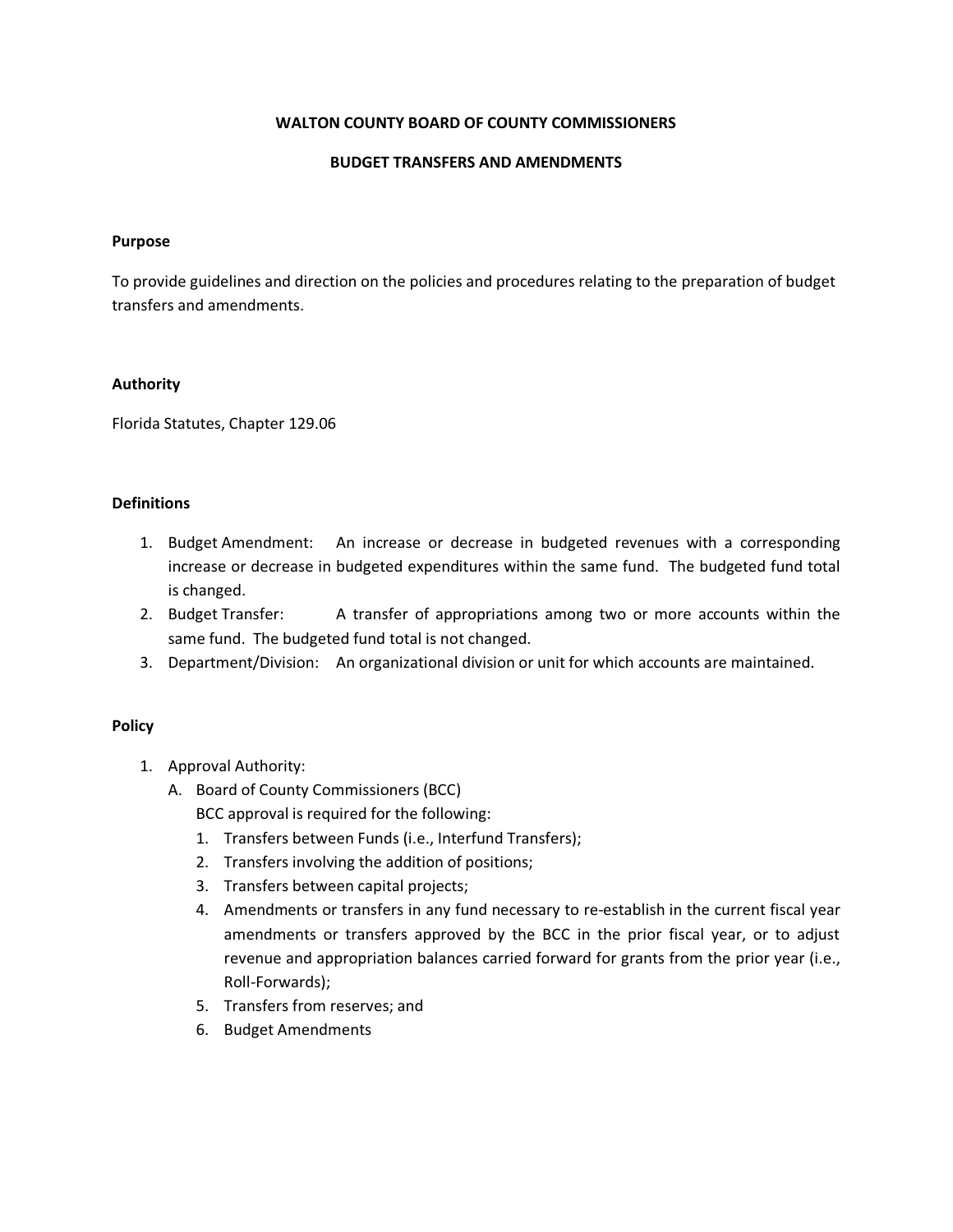B. County Administrator & Office of Management and Budget

Transfers within a Department (i.e., Intra-departmental transfers) may be approved by the County Administrator (or a Deputy County Administrator in the County Administrator's absence) and Finance Director (or Finance Manager in the Finance Director's absence).

## 2. Level of Budgetary Control

For most Departments, budgetary control will be maintained at the level indicated by the appropriation units listed on Attachment A. In most cases, appropriation units will be established at the Department/Division level.

No budget transfers will be necessary so long as the total dollar amounts in the established appropriation units are not exceeded.

- 3. Restrictions
	- A. No budget transfers out of the Personal Services appropriation unit will be permitted except to provide for temporary services to cover a vacancy unless approved by the BCC.
	- B. Requests for capital items not included in the original BCC approved budget must be approved by the BCC before any funds are transferred.

## 4. Timing of Budget Transfer or Budget Amendment Requests

For those expenditures considered to be controllable by a Department, the timing of the budget transfer or amendment request should be such that a proper review of the request by OMB can be made before the appropriation unit is over expended.

Examples of line items that are considered to be controllable include: overtime, temporary services, travel and per diem, registration fees, office supplies, operating supplies, books, publications, subscriptions and memberships, and machinery and equipment.

## **Procedures**

- 1. Department must include a completed Budget Transfer/Amendment form (Attachment B), signed by the Department Head or authorized designee, with account numbers and descriptions. The request must include a detailed explanation of the requested transfer.
- 2. In general, the following steps are involved in the preparation, review and processing of budget transfers or amendments requiring BCC approval:
	- A. The Department or Division making the request initiates a BCC agenda item on the Granicus system. The signed Budget Transfer/Amendment form is uploaded as an attachment to the agenda item.
	- B. The original Budget Transfer/Amendment form is submitted to the OMB for review.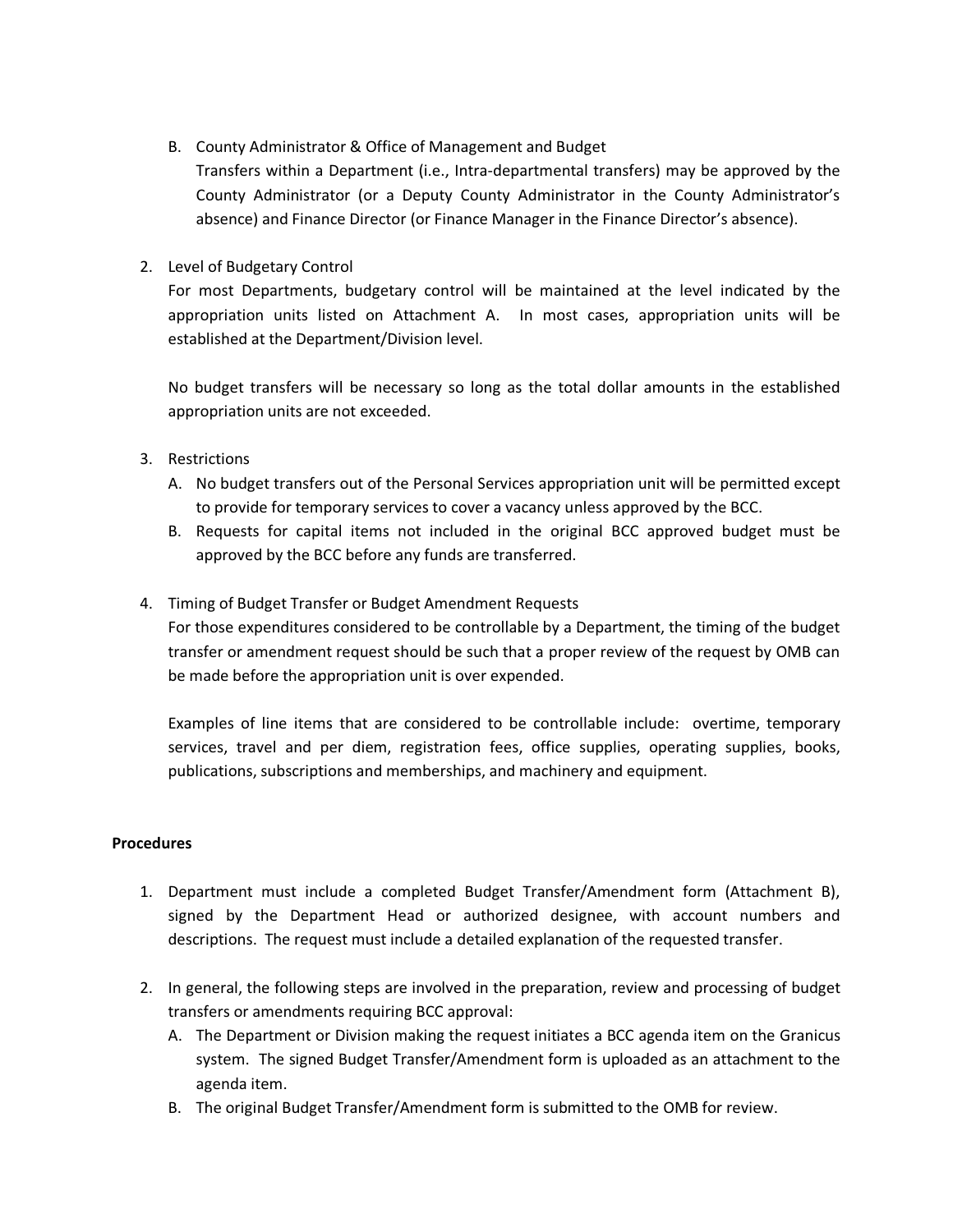- C. All approved requests will be included on the applicable BCC Meeting Agenda listed under the requesting department's section of the agenda either as a regular agenda item or a consent agenda item as appropriate. All requests from the General Fund contingency or any fund's Balance Brought Forward will be regular agenda items.
- D. All requests approved by the BCC will be entered into the accounting system by OMB and then verified and updated by the Clerk of Court Finance Department.
- 3. In general, the following steps are involved in the preparation, review and processing of budget transfers for County Administrator & OMB approval.
	- A. The Department or Division making the request prepares the Budget Transfer/Amendment and forwards the signed form to OMB for review and processing.
	- B. OMB will review the request and, if approved, forward the request to Administration.
	- C. Upon review and approval, Administration will forward the request back to OMB for entry into the accounting system.
	- D. The request will then be forwarded to the Clerk of Court Finance Department for posting.
- 4. Justification for a transfer or amendment must be concise and complete. More specifically, the justification must address why the transfer or amendment is necessary. For over expended appropriation units, it is not sufficient to simply state that the appropriation unit is or will be over expended. The circumstances that led to, or will lead to, the appropriation unit being over expended must also be explained.
- 5. Incomplete requests will be returned to the requesting Department or Division for further information. This may involve a delay in getting the item before the BCC.

Approved 11/7/13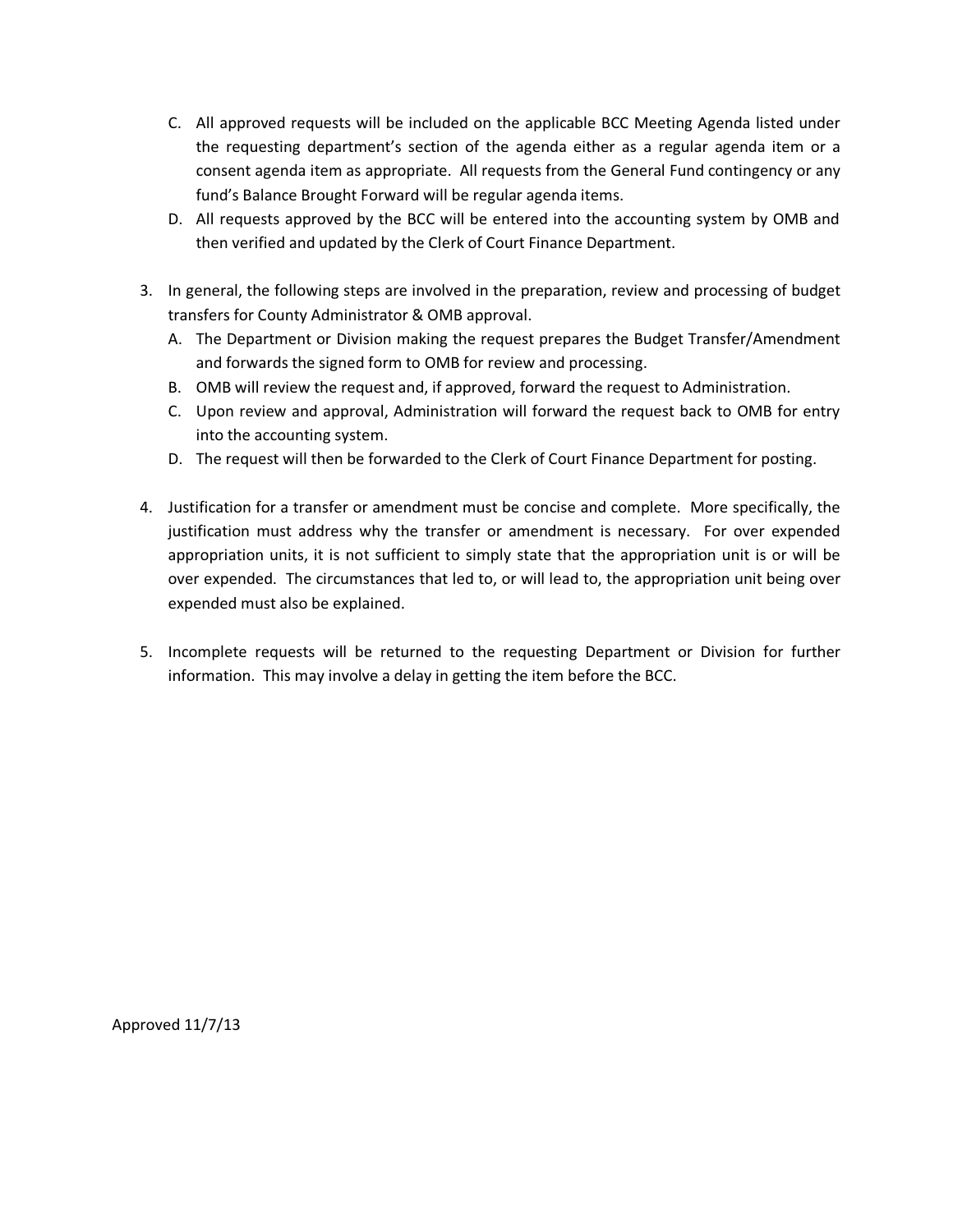## BUDGET AMENDMENT REQUEST

Section A

TO: FINANCE OFFICE

| DATE:       |  |
|-------------|--|
| DEPARTMENT: |  |

 $\overline{\phantom{0}}$ 

Information concerning the following budget amendment request:

|                                                                                   |                                                                                 | BY:<br>TITLE:                                                                            |  |  |  |
|-----------------------------------------------------------------------------------|---------------------------------------------------------------------------------|------------------------------------------------------------------------------------------|--|--|--|
|                                                                                   |                                                                                 |                                                                                          |  |  |  |
|                                                                                   |                                                                                 | Section B                                                                                |  |  |  |
|                                                                                   | This request will require a:                                                    |                                                                                          |  |  |  |
|                                                                                   | Intradepartmental Amendment (F.S. 129.06(2)(a)) - Requires approval from County |                                                                                          |  |  |  |
|                                                                                   |                                                                                 | Administrator and Budget Officer.                                                        |  |  |  |
|                                                                                   |                                                                                 | Interdepartmental Amendment (F.S. 129.06(2)(b)) - Requires motion from BCC.              |  |  |  |
| Reserve for future construction and improvements $(F.S. 129.06(2)(c))$ - Requires |                                                                                 |                                                                                          |  |  |  |
|                                                                                   | Resolution by BCC.                                                              |                                                                                          |  |  |  |
|                                                                                   |                                                                                 | Unanticipated revenue (F.S. 129.06(2)(d)) - Requires Resolution by BCC.                  |  |  |  |
|                                                                                   |                                                                                 | Increased receipts for enterprise fund (F.S. 129.06(2)(e)) - Requires Resolution by BCC. |  |  |  |
|                                                                                   |                                                                                 |                                                                                          |  |  |  |

|  |  | Requires Public Hearing (F.S. 129.06(2)(f)). |
|--|--|----------------------------------------------|
|--|--|----------------------------------------------|

| County Administrator<br>************<br>****************** |              | Budget Officer<br>********************************* |  |  |
|------------------------------------------------------------|--------------|-----------------------------------------------------|--|--|
|                                                            | Section C    |                                                     |  |  |
| Transfer From:                                             | Transfer To: |                                                     |  |  |
|                                                            |              |                                                     |  |  |
|                                                            |              |                                                     |  |  |
|                                                            |              |                                                     |  |  |
|                                                            |              |                                                     |  |  |
|                                                            |              |                                                     |  |  |
| Total \$                                                   |              | Total \$                                            |  |  |
|                                                            |              |                                                     |  |  |
| Approved by Board of County Commissioners                  | Date:        |                                                     |  |  |
| Disapproved                                                | Date:        |                                                     |  |  |
|                                                            | Attest:      |                                                     |  |  |
| Chairman of the BCC                                        |              | Clerk of Courts                                     |  |  |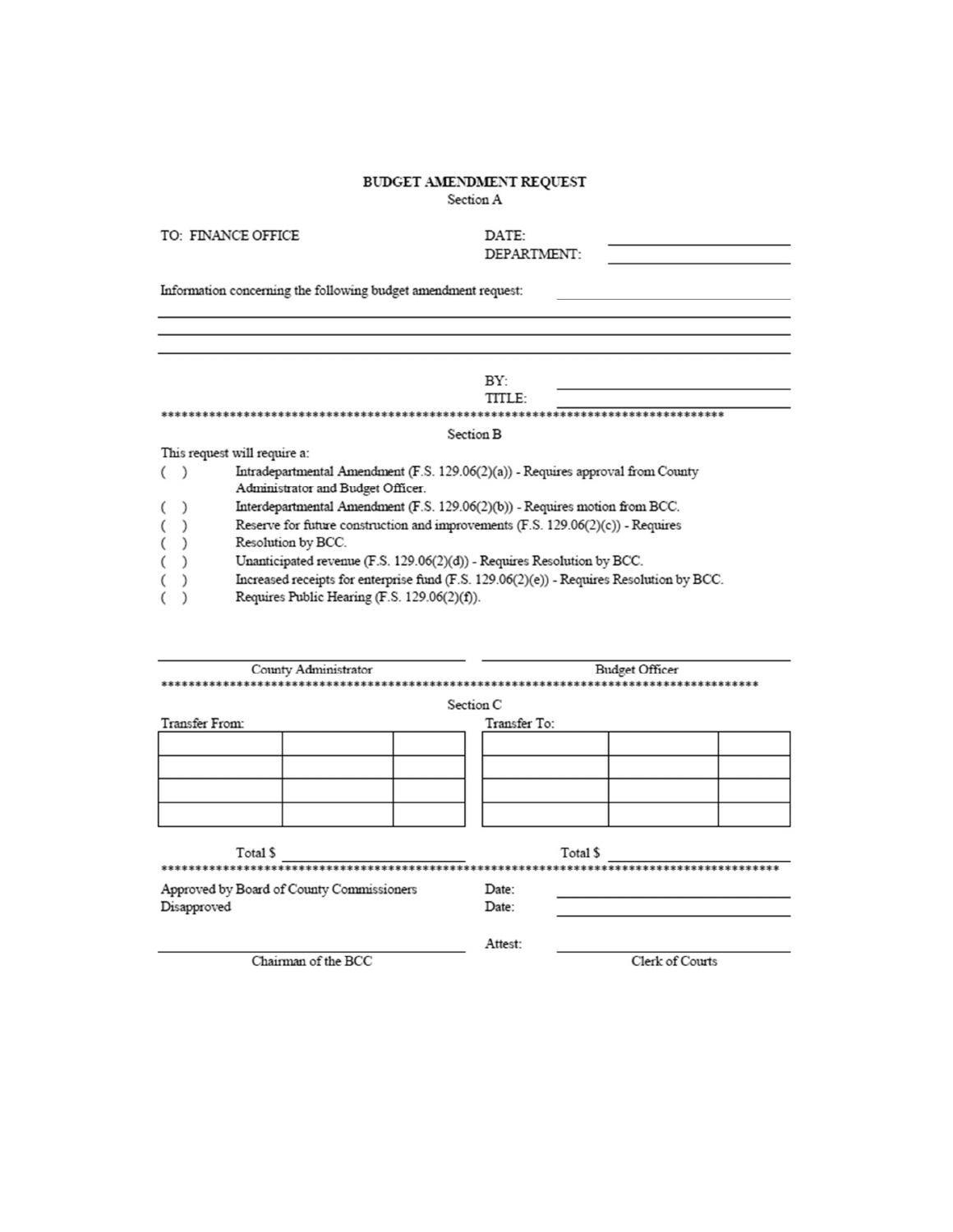# **The 2013 Florida Statutes**

129.06 Execution and amendment of budget.—

(1) Upon the final adoption of the budgets as provided in this chapter, the budgets so adopted must regulate expenditures of the county and each special district included within the county budget, and the itemized estimates of expenditures must have the effect of fixed appropriations and may not be amended, altered, or exceeded except as provided in this chapter.

(a) The modified-accrual basis or accrual basis of accounting must be followed for all funds in accordance with generally accepted accounting principles.

(b) The cost of the investments provided in this chapter, or the receipts from their sale or redemption, may not be treated as expense or income, and the investments on hand at the beginning or end of each fiscal year must be carried as separate items at cost in the fund balances; however, the amounts of profit or loss received on their sale must be treated as income or expense, as applicable.

(2) The board at any time within a fiscal year may amend a budget for that year, and may within the first 60 days of a fiscal year amend the budget for the prior fiscal year, as follows:

(a) Appropriations for expenditures within any fund may be decreased or increased by motion recorded in the minutes if the total appropriations of the fund does not change. The board of county commissioners may establish procedures by which the designated budget officer may authorize budget amendments if the total appropriations of the fund does not change.

(b) Appropriations from the reserve for contingencies may be made to increase the appropriation for any particular expense in the same fund, or to create an appropriation in the fund for any lawful purpose, but expenditures may not be charged directly to the reserve for contingencies.

(c) The reserve for future construction and improvements may be appropriated by resolution of the board for the purposes for which the reserve was made.

(d) A receipt of a nature from a source not anticipated in the budget and received for a particular purpose, including but not limited to grants, donations, gifts, or reimbursement for damages, may, by resolution of the board spread on its minutes, be appropriated and expended for that purpose, in addition to the appropriations and expenditures provided for in the budget. Such receipts and appropriations must be added to the budget of the proper fund. The resolution may amend the budget to transfer revenue between funds to properly account for unanticipated revenue.

(e) Increased receipts for enterprise or proprietary funds received for a particular purpose may, by resolution of the board spread on its minutes, be appropriated and expended for that purpose, in addition to the appropriations and expenditures provided for in the budget. The resolution may amend the budget to transfer revenue between funds to properly account for increased receipts.

(f) Unless otherwise prohibited by law, if an amendment to a budget is required for a purpose not specifically authorized in paragraphs (a)-(e), the amendment may be authorized by resolution or ordinance of the board of county commissioners adopted following a public hearing.

1. The public hearing must be advertised at least 2 days, but not more than 5 days, before the date of the hearing. The advertisement must appear in a newspaper of paid general circulation and must identify the name of the taxing authority, the date, place, and time of